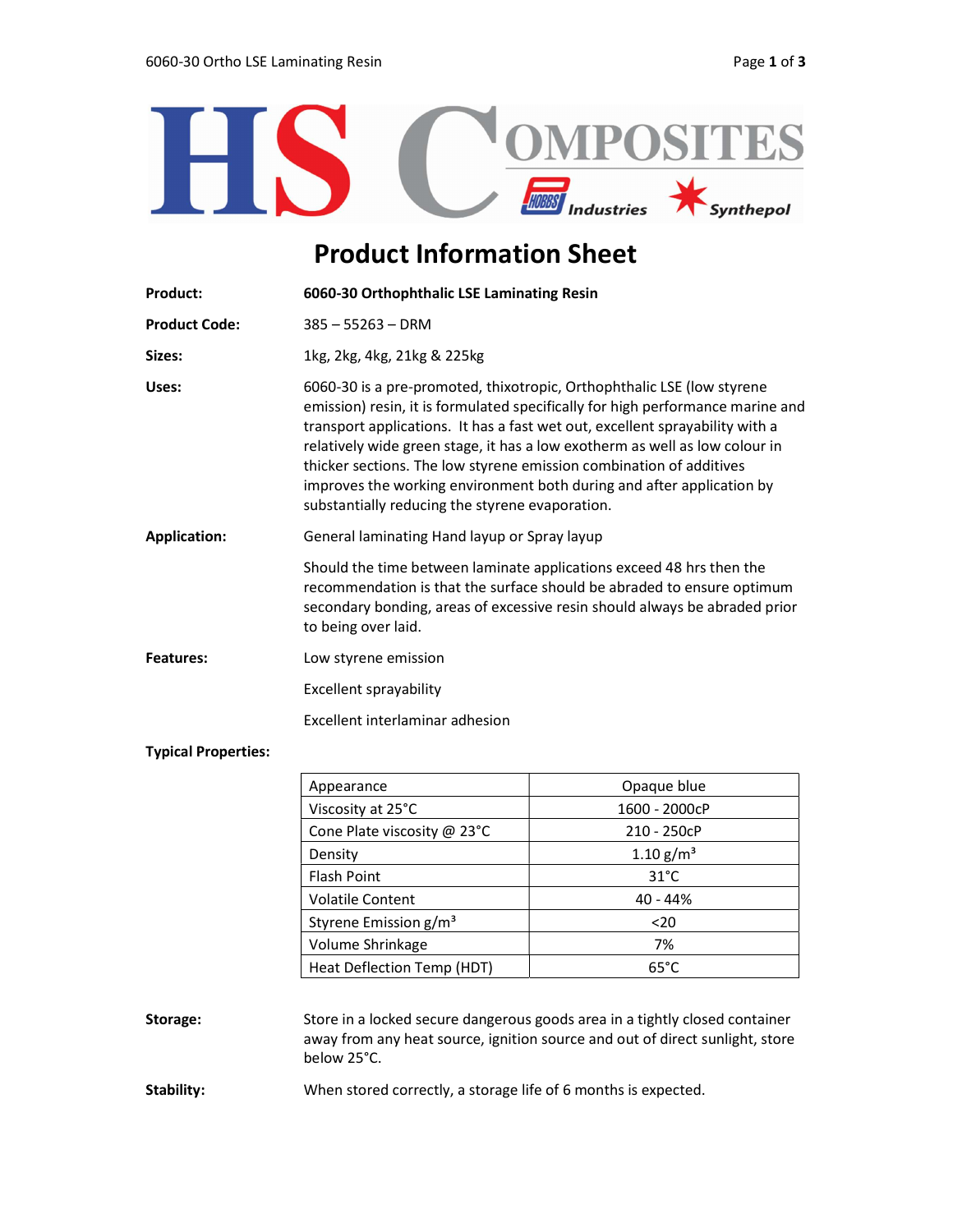

Hazards:

Flammable Health Hazard Irritant

Personal Protection:



Enquires: HS Composites Ltd 63 Hunua Road, Papakura, Auckland 2110 +64 (09) 295 2200 sales@hscomposites.co.nz www.hscomposites.co.nz

For further information check the full SDS for this product.